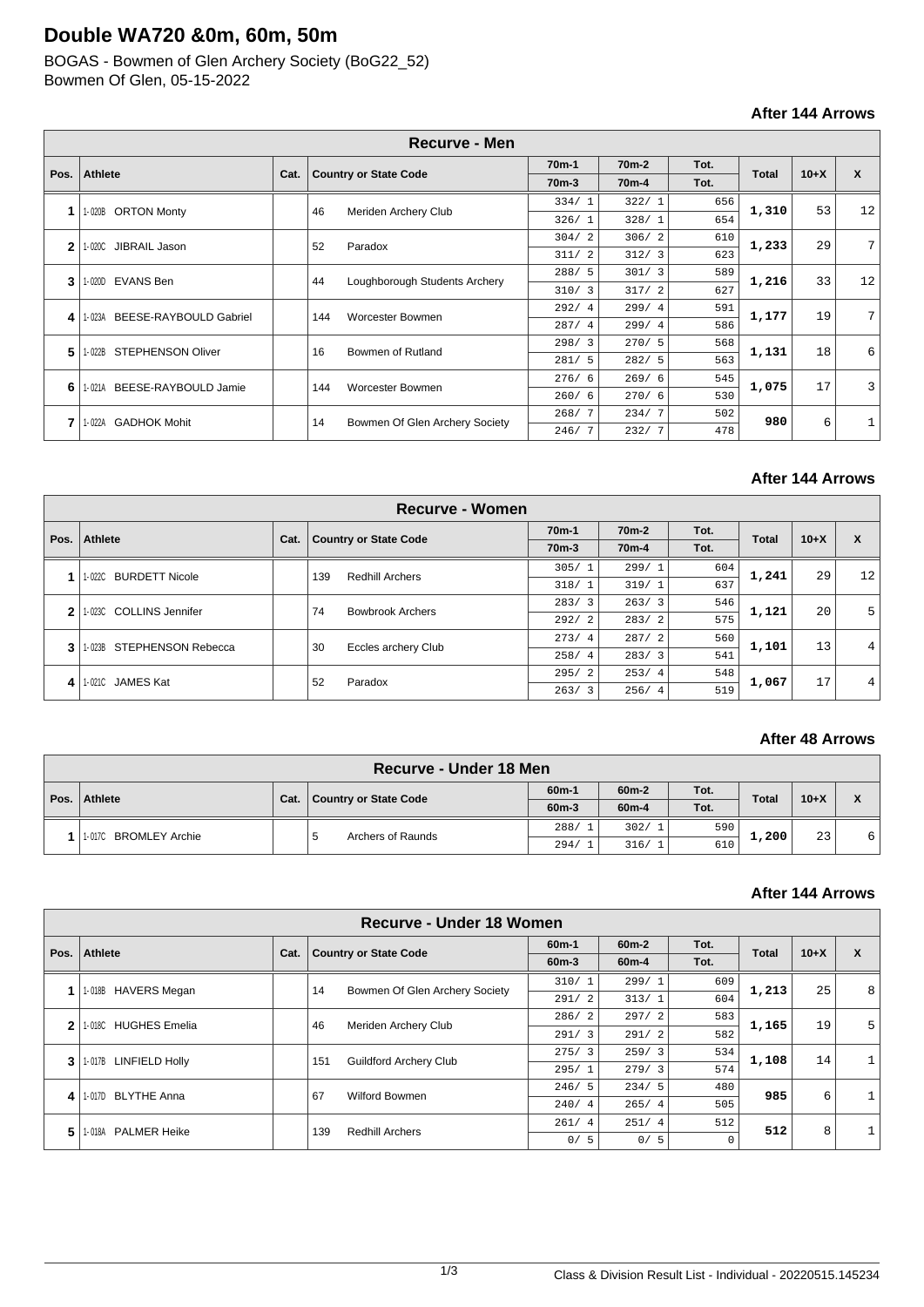# **Double WA720 &0m, 60m, 50m**

BOGAS - Bowmen of Glen Archery Society (BoG22\_52) Bowmen Of Glen, 05-15-2022

### **After 144 Arrows**

|      | Recurve - 50+ Women         |      |                              |         |                    |      |              |        |  |  |
|------|-----------------------------|------|------------------------------|---------|--------------------|------|--------------|--------|--|--|
|      |                             |      |                              | $60m-1$ | 60 <sub>m</sub> -2 | Tot. |              |        |  |  |
| Pos. | <b>Athlete</b>              | Cat. | <b>Country or State Code</b> | $60m-3$ | $60m-4$            | Tot. | <b>Total</b> | $10+X$ |  |  |
|      |                             |      | 136                          | 281/    | 278/1              | 559  | 1,136        | 18     |  |  |
|      | 1-018D ALEXANDER Jacqueline |      | Cheshire County Bowmen       | 299/    | 278/1              | 577  |              |        |  |  |

#### **After 144 Arrows**

|      | <b>Recurve - Under 14 Men</b> |      |                       |            |         |      |              |        |              |  |
|------|-------------------------------|------|-----------------------|------------|---------|------|--------------|--------|--------------|--|
|      |                               |      |                       | $50m-1$    | $50m-2$ | Tot. |              | $10+X$ | $\checkmark$ |  |
| Pos. | Athlete                       | Cat. | Country or State Code | $50m-3$    | $50m-4$ | Tot. | <b>Total</b> |        | $\lambda$    |  |
|      |                               |      |                       | 281/       | 291/1   | 572  | 1,151        | 18     | 5            |  |
|      | 1-016C IBRAHIM Zac            |      | 29<br>Derwent Bowmen  | 296/<br>-1 | 283/1   | 579  |              |        |              |  |

### **After 144 Arrows**

|              |                         |      |                | <b>Compound - Men</b>          |             |             |              |       |        |                |
|--------------|-------------------------|------|----------------|--------------------------------|-------------|-------------|--------------|-------|--------|----------------|
|              |                         |      |                |                                | $50m-1$     | $50m-2$     | Tot.         |       |        |                |
| Pos.         | Athlete                 | Cat. |                | <b>Country or State Code</b>   | $50m-3$     | $50m-4$     | Tot.         | Total | $10+X$ | $\mathsf{x}$   |
|              |                         |      |                |                                | 343/5       | 341/6       | 684          |       |        |                |
| 1            | 1-008C BRIDGEWATER Neil |      | 131            | Hinxworth                      | 340/2       | 350/2       | 690          | 1,374 | 83     | 29             |
|              | 1-010D SCOTT Simon      |      |                |                                | 339/6       | 342/4       | 681          |       |        |                |
| $\mathbf{2}$ |                         |      | 29             | Derwent Bowmen                 | 341/1       | 350/1       | 691          | 1,372 | 84     | 33             |
|              | 1-014A LANE Thomas      |      | 67             | Wilford Bowmen                 | 329/10      | 333/9       | 662          | 1,346 | 74     | 25             |
| 3            |                         |      |                |                                | 337/3       | 347/3       | 684          |       |        |                |
| 4            | 1-014C ORFORD Oscar     |      | 59             | Silver Spoon Bowmen            | 335/9       | 335/7       | 670          | 1,331 | 57     | 21             |
|              |                         |      |                |                                | 330/6       | 331/6       | 661          |       |        |                |
| 5            | 1-009B CHAPMAN Bill     |      | 14             | Bowmen Of Glen Archery Society | 324/11      | 333/10      | 657          | 1,324 | 55     | 16             |
|              |                         |      |                |                                | 330/5       | 337/4       | 667          |       |        |                |
| 6            | 1-010B LANE Nigel       |      | 67             | Wilford Bowmen                 | 321/13      | 330/11      | 651          | 1,310 | 60     | 16             |
|              |                         |      |                |                                | 328/7       | 331/5       | 659          |       |        |                |
| 7            | 1-015C POLLITT Andy     |      | 150            | Neston company of archers      | 323/12      | 316/12      | 639          | 1,287 | 40     | 21             |
|              |                         |      |                |                                | 331/4       | 317/8       | 648          |       |        |                |
| 8            | 1-009A MATTHEWS Dave    |      | 148            | <b>Cheltenham Archers</b>      | 317/14      | 311/13      | 628          | 1,266 | 35     | 13             |
|              |                         |      |                |                                | 315/9       | 323/7       | 638          |       |        |                |
| 9            | 1-013C DAVIS John       |      | 146            | Weston Company of Archers      | 303/15      | 289/14      | 592          | 1,224 | 27     | 5              |
|              |                         |      |                |                                | 316/8       | 316/9       | 632          |       |        |                |
| 10           | 1-008D MASON James      |      | 153            | <b>Blackthorn Bowmen</b>       | 351/1       | 347/2       | 698          | 698   | 53     | 24             |
|              |                         |      |                |                                | $\Omega$    | $\Omega$    | $\Omega$     |       |        |                |
| 11           | 1-012A TAYLOR Stuart    |      | 74             | <b>Bowbrook Archers</b>        | 349/2       | 347/1       | 696          | 696   | 51     | 21             |
|              |                         |      |                |                                | 0           | $\mathbf 0$ | $\mathbf{0}$ |       |        |                |
| 12           | 1-011B RICHARDS Carl    |      | 45             | Meriden                        | 346/3       | 342/3       | 688          | 688   | 43     | 18             |
|              |                         |      |                |                                | 0           | $\mathbf 0$ | $\Omega$     |       |        |                |
| 13           | 1-010C RAVENSCROFT Adam |      | 137            | Foxes                          | 345/4       | 342/5       | 687          | 687   | 40     | 17             |
|              |                         |      |                |                                | $\Omega$    | $\Omega$    | $\Omega$     |       |        |                |
| 14           | 1-009D MILLER Lee       |      | 152            | Waterside AC                   | 337/8       | 334/8       | 671          | 671   | 32     | 10             |
|              |                         |      |                |                                | $\mathbf 0$ | $\mathbf 0$ | $\mathbf{0}$ |       |        |                |
| 15 I         | 1-008B CARPENTER Adam   |      | $\overline{7}$ | <b>Barnsley Archery Club</b>   | 339/7       | 116/15      | 455          | 455   | 23     | 12             |
|              |                         |      |                |                                | 0           | $\mathbf 0$ | $\mathbf{0}$ |       |        |                |
| 16           | 1-011A QURESHI Shai     |      | 79             | <b>Burton Joyce Archers</b>    | 162/16      | 0/16        | 162          | 162   | 7      | $\overline{c}$ |
|              |                         |      |                |                                | $\mathbf 0$ | $\Omega$    | $\Omega$     |       |        |                |

### **After 144 Arrows**

|              | <b>Compound - Women</b> |      |                                |         |                  |      |              |        |    |  |  |
|--------------|-------------------------|------|--------------------------------|---------|------------------|------|--------------|--------|----|--|--|
|              |                         | Cat. |                                | $50m-1$ | $50m-2$          | Tot. | <b>Total</b> | $10+X$ | Y  |  |  |
| Pos. $\vert$ | Athlete                 |      | <b>Country or State Code</b>   | $50m-3$ | $50m-4$          | Tot. |              |        | Λ  |  |  |
|              | 1-015A                  |      | 50<br>Northampton Archery Club | 342/3   | 342/<br>$\sim$ 2 | 684  | 1,367        | 80     | 23 |  |  |
|              | <b>CORLESS Susan</b>    |      |                                | 342/    | 341/             | 683  |              |        |    |  |  |